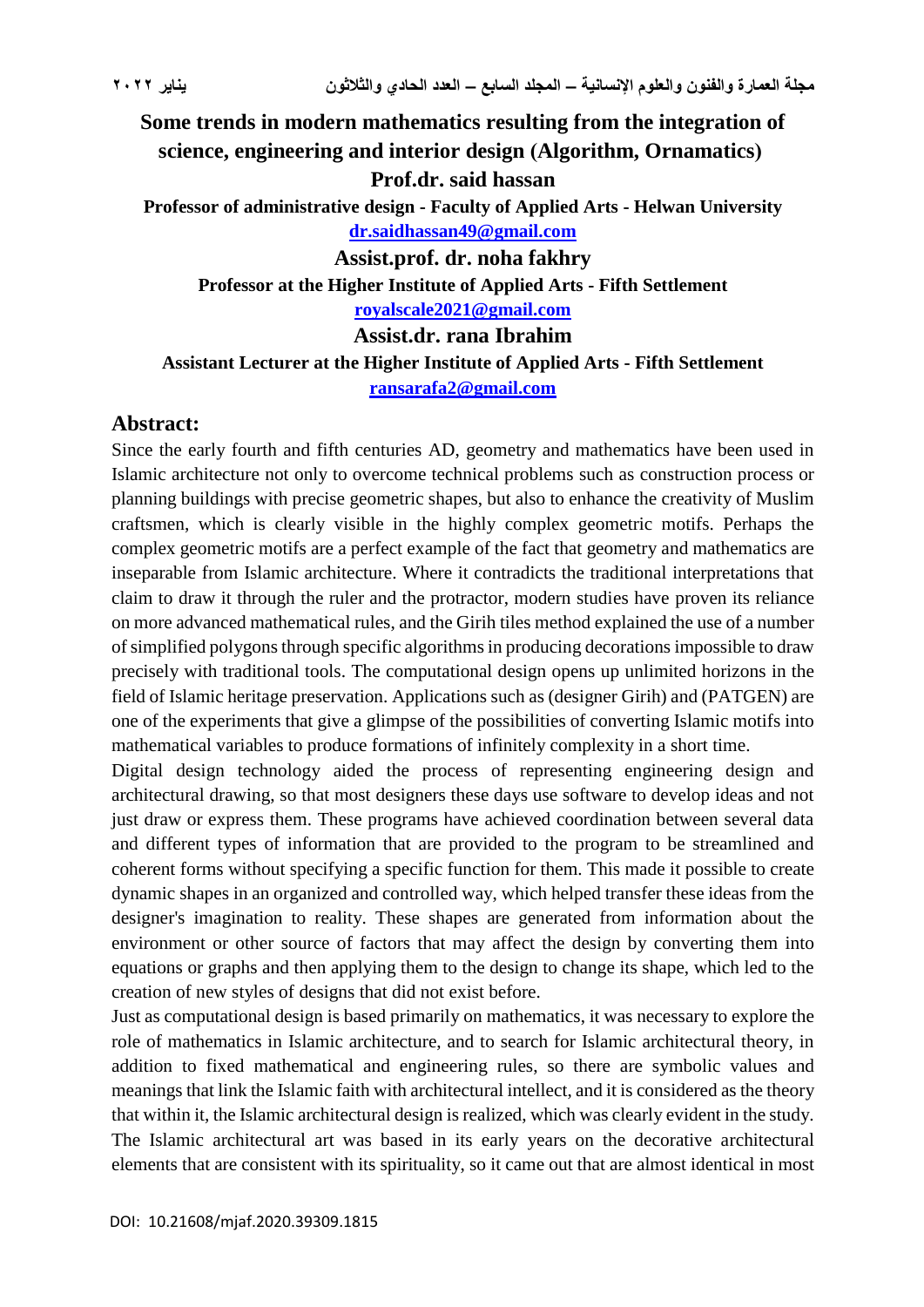Islamic countries with some slight variation imposed by each environment in terms of climate and skills and experiences of its inherited people in architecture and interior design.

**The problem of this research**: The interest of the West in Islamic architecture and the exploration behind it to devise the foundations on which these timeless works were based, whether in engineering or technology, with the Arab world lacking those theoretical and practical research, but on the contrary, the West is referred to know those foundations, and the lack of awareness of the importance of studying ancient Islamic research and manuscripts and making use of them in the subspecialty in a form that suits contemporary design.

**The research aims:** to review the role of Muslim mathematicians in the advancement of Islamic architecture, study the computational nature of Islamic geometric motifs, and arrive at a number of contemporary applications for the use of computational design in new engineering formations.

**It is assumed that**. acquaintance with ancient Islamic research helps to deepen awareness of the concept of Islamic interior design and thus work with well-established standards and foundations, and the use of mathematical theories in interior design leads to the integration of functional, technological and aesthetic thought.

**The research followed:** the descriptive and analytical method, the historical method for investigating studies dating back to the flourishing eras of Islamic civilization and analyzing most of what is related to the research topic.

**The importance of the research:** lies in highlighting the importance of mathematics and its relationship with Islamic architecture and interior design, shedding light on some Islamic research carried out by Muslim scholars and designers who have contributed to the development of Islamic architecture and interior design, and reviving some ancient Islamic theories in a way that is compatible with the spirit of the times in the field of Interior Design.

#### **An introduction:-**

Ibn Khaldun says that (Engineering enlightens thought and controls one's mind), and believes that the evidence in geometry is highly clear and organized, and that the mind that applies engineering logic is unlikely to fall into error, and this principle may have been derived from the aphorism inscribed on the facade of Plato's Academy. Only those who are accustomed to geometry are allowed to enter (it is rare for errors to enter into engineering logic, and the Muslim artist considered that geometry is the logic of God Almighty in creation and that geometric proportions are the source of harmony in the universe, so they used it in architecture and in calculating the proportions of spaces in buildings to bring continuity to the principle of sacred geometry, which Pythagoras asserted that they release music in a balanced form.

The word geometry is divided into two halves, each of which forms a Greek word, geo means earth, and metry means measurement, so it literally means measurable earth or earth measurements, and during the golden age of Islam, translations were active from Greek and Hellenistic mathematics, as well as Indian mathematics. The main aim of such studies is to benefit from them in solving the problems of facing the kiblah, times of prayer and fasting, which led to a special interest in engineering sciences and had the greatest impact on employing these sciences in the field of plastic art and decoration, as it is characterized by mathematical accuracy, aesthetic pleasure and symbolic meaning.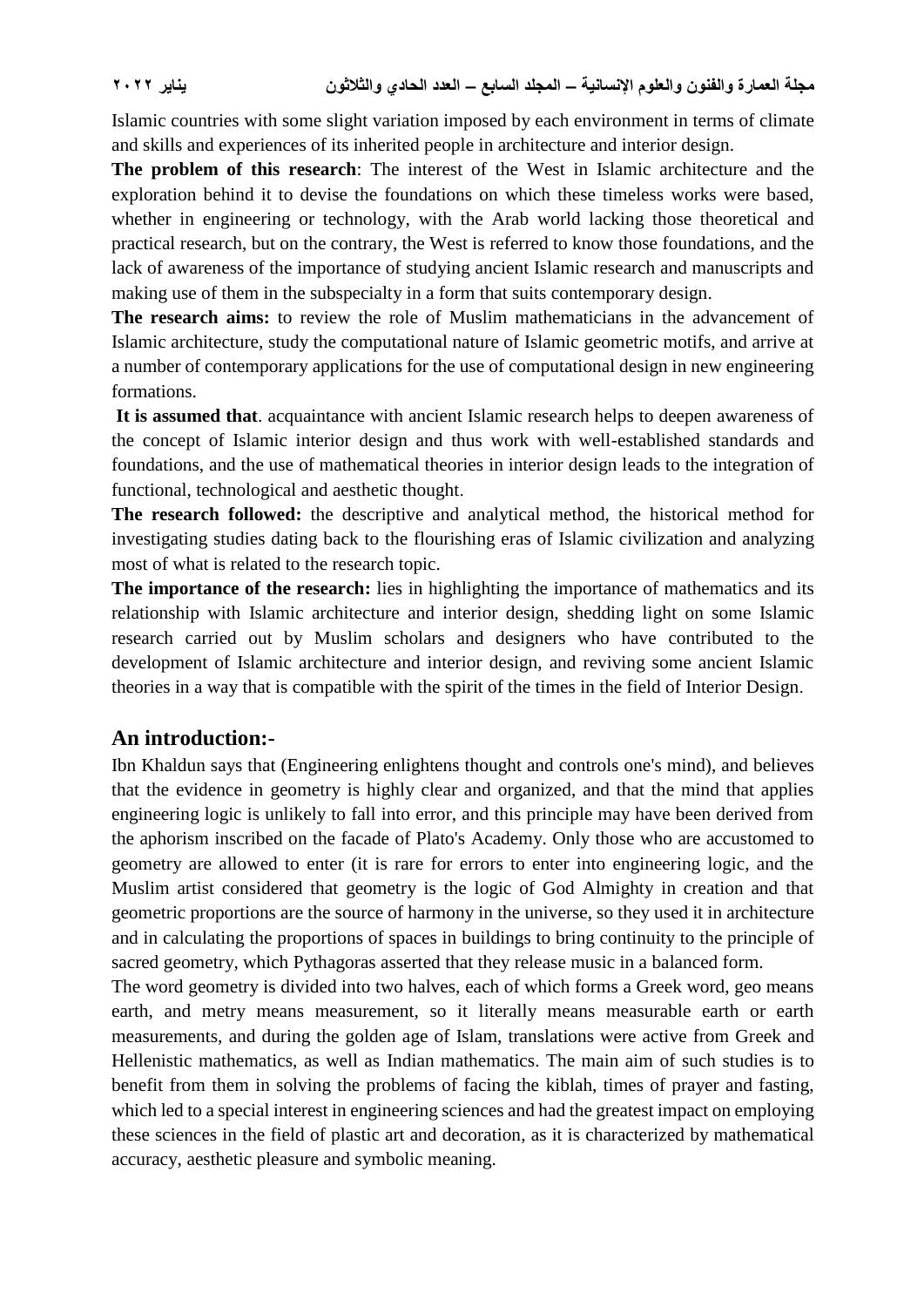#### **Keywords:**

Geometry, Mathematics, and Computational design.

# **Geometry**:

- Geometry is a logical system affiliated with mathematics, it is the first organized language in mathematics logic and this system is called Euclidean geometry or sometimes Parabolic Geometry, and geometry is concerned with things like points and lines and it is closely related to cosmic interpretations. Euclidean geometry is nothing but a translation of abstract points and lines into groups. A well-defined knowledge, as well as translating many relationships such as congruence, simulation and

similarity into defined relationships on those groups.

# **Mathematics**:

- It is the abstract science of number, quantum, and emptiness. Mathematics can be studied for its own sake (pure geometry) or applied to one of the disciplines such as physics and engineering (applied mathematics). Reflecting the architectural works Sinan is the mathematical background of a Muslim architect.

### **Computational design:**

It is a term that differs from computer-assisted design (CAD) and despite that the two terms are often confused in general, the second term is more related to the use of the computer as a digital drawing tool, for completing some routine procedures in the design process, so the computer in this case does not interfere in the process. Thinking while designing, in contrast, computational design is about using the capabilities of algorithms - by programming and coding - to review endless alternatives from engineering configurations, solve highly complex engineering problems, and simplify them for the designer.

The benefits of using this technology do not only save construction time, but also provide the designer with final design choices and remove all technical restrictions that hinder his creativity through traditional techniques. Also, it helps to integrate all design phases into a smart unified model, whose parts are easy to analyze and manufacture with extreme accuracy with minimal human intervention possible.

# **(Girih Designer) application:**

(Girih Designer) application, which is a web program, that allows showing two-dimensional and three-dimensional graphics, as the application uses the five basic shapes previously mentioned (decimal, rhombus, elongated hexagon, pentagon, and equal arc)

It relies on three simple variables on those shapes to link them together (move, position, and rotate at an angle of 36 degrees). Engineering.

In the example, the researcher used the application to design a set of geometric motifs using only two elements, the decimal and the equal arc, and after arranging the elements, the building lines were removed and the inner lines of the units were added through the clearing style command, then exported the design to SVG format for use in engineering drawing programs.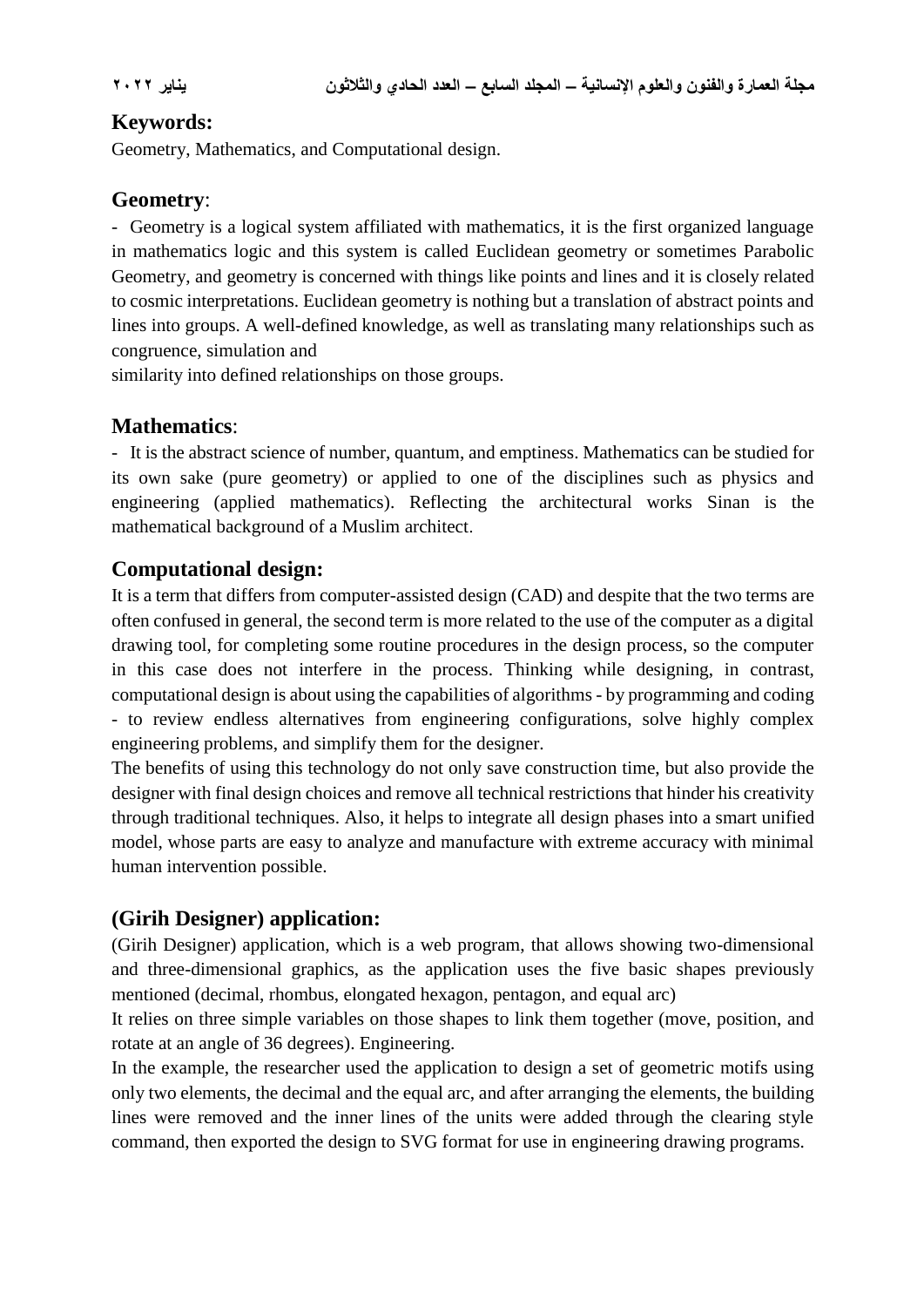

#### **Application Study (PATGEN): -**

This example is based on the work of researchers (2008, Uysal, & Yazar, Çolakoğlu.) It is a code attached to the MAX 3Ds program for three-dimensional design, dedicated to designing Islamic geometric motifs in a flexible parametric way through the use of the problems of the grammar algorithm shape algorithm, the computational design was used in reaching the required algorithm. First, the mathematical



rules and variables for those configurations were defined in all their cases. Then (maxscript) codes were used to produce a small application that allows drawing motifs by changing the values of different mathematical variables. Digital fabrication from the experience of the researcher of the application, it becomes clear that it depends on a different algorithm, where it takes the eight Islamic star as a building unit for the variables and not the five basic polygons.

#### **During the research, these results were achieved:**

- Complex geometric motifs are the best example of the fact that geometry and mathematics are inseparable from Islamic architecture, as they are the fruit of mathematical thinking based on careful calculation that may turn into a kind of diagrams of philosophical ideas and spiritual meanings.

- Algorithm is a mathematical way of thinking, giving geometric relationships and presenting new ways of thinking to solve problems of multi-dimensional designs, by developing coding for decorative units to make equations within a computer program.